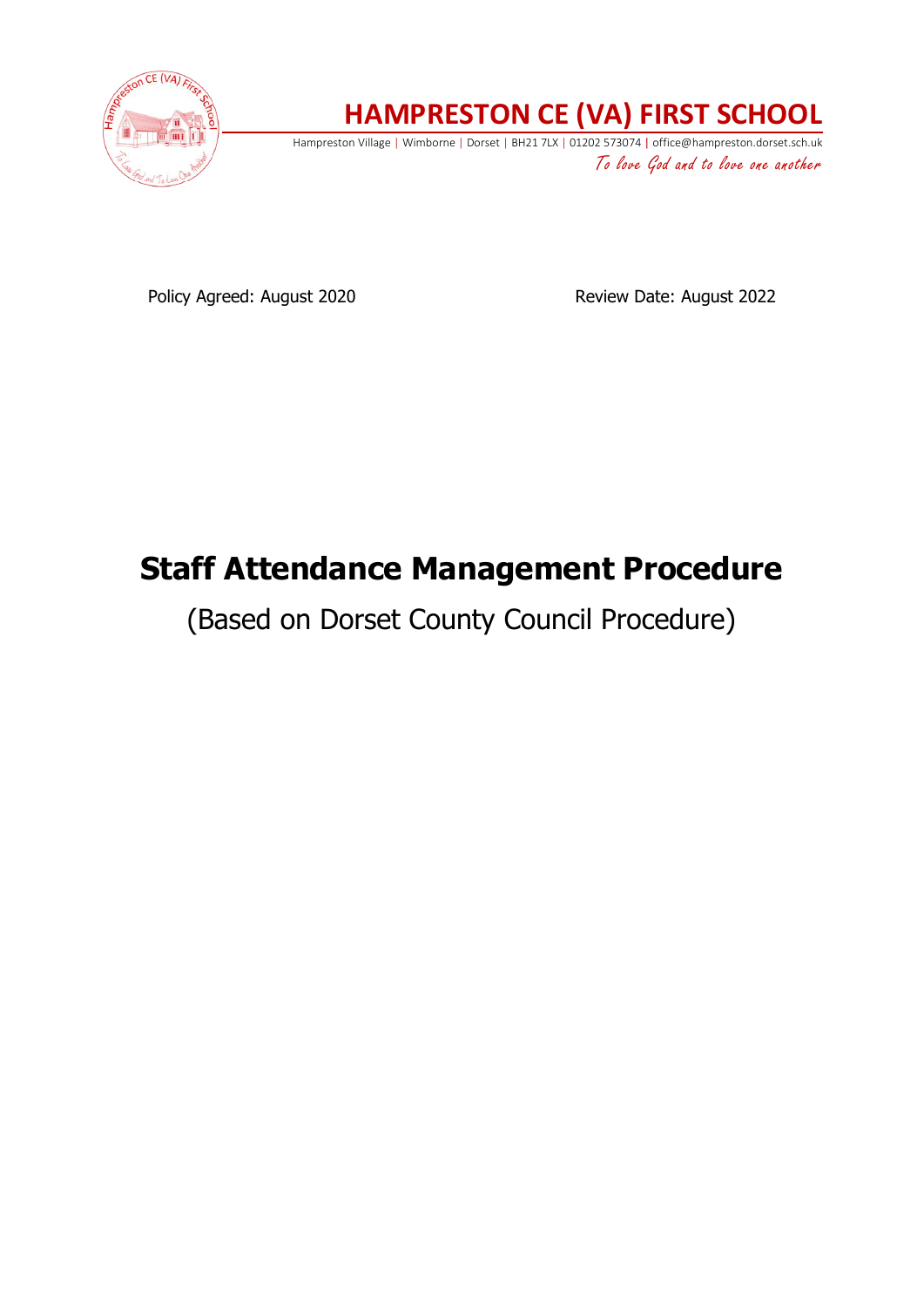## **ATTENDANCE MANAGEMENT PROCEDURE**

| Date of Issue:                            | 01 August 2020                                                                                                                                                                                                                                                                      |
|-------------------------------------------|-------------------------------------------------------------------------------------------------------------------------------------------------------------------------------------------------------------------------------------------------------------------------------------|
|                                           |                                                                                                                                                                                                                                                                                     |
| To:                                       | All Headteachers, Chairs of Governors and<br>Management Committees of Schools who adopt the<br>Attendance Management Policy and Procedure.                                                                                                                                          |
|                                           |                                                                                                                                                                                                                                                                                     |
| Purpose of the<br>document:               | To provide Governing Bodies/Headteachers                                                                                                                                                                                                                                            |
|                                           | with an Attendance Management procedure                                                                                                                                                                                                                                             |
|                                           | which they should follow and use when                                                                                                                                                                                                                                               |
|                                           | managing staff absences/sickness (long and short<br>term)                                                                                                                                                                                                                           |
|                                           |                                                                                                                                                                                                                                                                                     |
|                                           |                                                                                                                                                                                                                                                                                     |
| Summary of the main                       | The document provides:                                                                                                                                                                                                                                                              |
| points:                                   | 1. An outline of the statutory requirements placed<br>on employers when they are managing sickness<br>absence.<br>2. Procedures which will ensure the statutory<br>requirements are met.<br>3. A model attendance management policy and<br>procedure for Governing Bodies to adopt. |
| opportunity.                              | Governing Bodies are advised to consider and adopt this document at the earliest                                                                                                                                                                                                    |
| discussed with the relevant trade unions. | Governing Bodies and Headteachers should note that this document has been                                                                                                                                                                                                           |
|                                           |                                                                                                                                                                                                                                                                                     |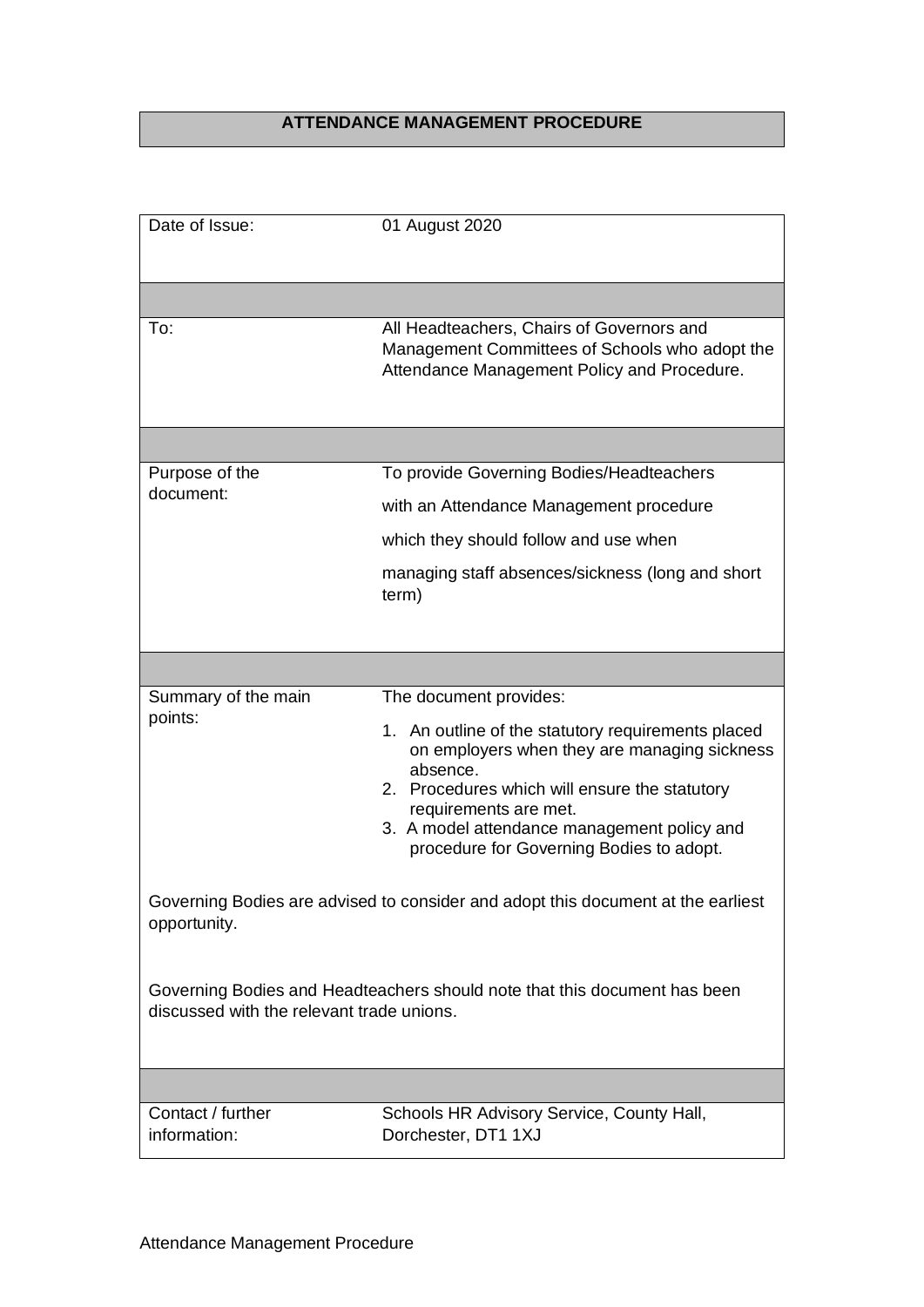## **1. INTRODUCTION**

- 1.1 This document provides background information about management of attendance and includes a Model Policy and Procedure for adoption by Governing Bodies in exercising their powers of Local Management and forms the basis upon which the Council HR service can best offer advice and support.
- 1.2 Further support and guidance to this document is provided through the **Attendance Management Toolkit**.
- 1.3 It is expected that Headteachers/Line Managers will refer to the Attendance Management Toolkit when dealing with attendance issues and will share guidance information and forms with employees as appropriate.
- 1.4 It is understood that there will be occasions where staff are unable to attend work due to illness, or another unexpected reason and in these circumstances appropriate support will be provided to staff. It is understood that most employees' attendance will not cause any concerns. There is no expectation that employees will attend for work when unfit to do so. However, it is also recognised that there is a duty on schools to maintain high quality education and as such there is an expectation that staff will provide regular and reliable service.
- 1.5 The importance of adopting and complying with a proper procedure cannot be overemphasised, particularly if the consequence of decisions made by a Governing Body results in cases brought before Employment Tribunals. Governing Bodies should therefore adopt an Attendance Management Procedure at the earliest opportunity. This will usually be well in advance of any need to use the procedures.

## **2. RELEVANT LEGISLATION**

## **The Employment Rights Act 1996**

2.1 This sets out the statutory employment rights of workers and employees. If these rights are breached, then the Employment Rights Act 1996 gives Employment Tribunals powers to order compensation to workers and employees.











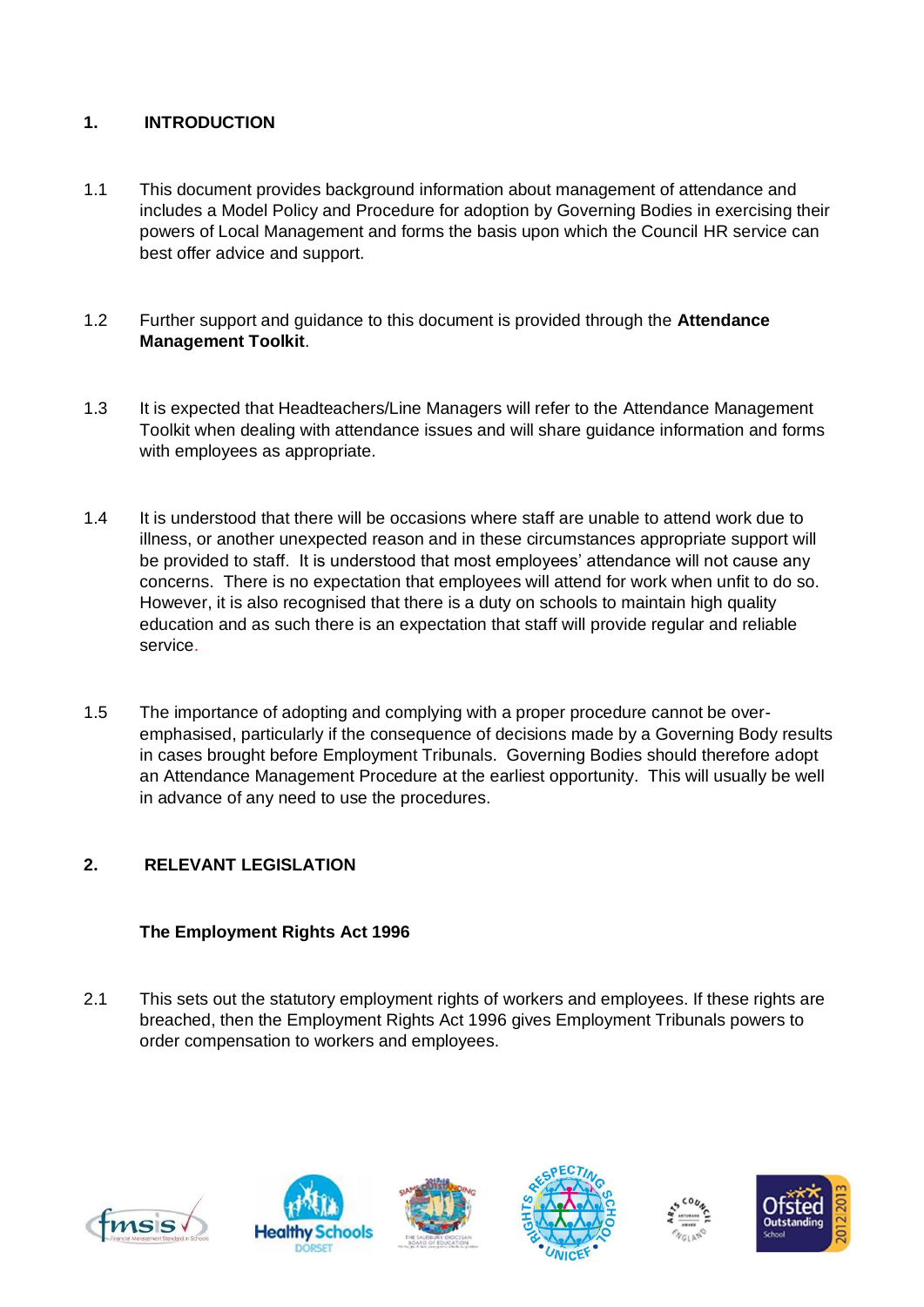## **The Equalities Act 2010**

- 2.2 This became law in October 2010. It replaces previous legislation (such as the Race Relations Act 1976 and the Disability Discrimination Act 1995) and ensures consistency of treatment in what you need to do to make your workplace a fair environment and to comply with the law.
- 2.3 The act covers the same groups that were protected by existing equality legislation age, disability, gender reassignment, race, religion or belief, sex, sexual orientation, marriage and civil partnership and pregnancy and maternity - it extends some protections to some of the groups not previously covered, and also strengthens particular aspects of equality law.
- 2.4 Points to note in relation to the Equalities Act is that the definition of a disability is a physical or mental impairment that has a substantial and long term adverse effect on an individual's ability to carry out normal daily activities. Employers are required to consider making adjustments in the workplace that would enable an employee with a disability to continue to work but the adjustments have to be 'reasonable' for the employer to implement or accommodate.

## **Statutory Sick Pay**

- 2.4 The law requires that employers pay Statutory Sick Pay (SSP) to staff who qualify when they are off sick for four or more days in a row (including non-working days). In many cases, employers will pay contractual sick pay (which generally exceeds this amount) which may include full and half pay for a period of time. If this is the case, details will usually be included within the contract of employment.
- 2.5 The law provides that employers must make clear any rules for notifying sickness, however they cannot lawfully refuse to pay SSP because their rules insist on notification.
- 2.6 SSP is paid for a maximum of 28 weeks.

## **The Access to Medical Reports Act 1988**

- 2.7 This requires employers to notify and get the consent of staff before seeking medical reports from medical practitioners.
- 2.8 It gives employees the right to see, veto or request corrections to any such medical report before it is supplied to the employer.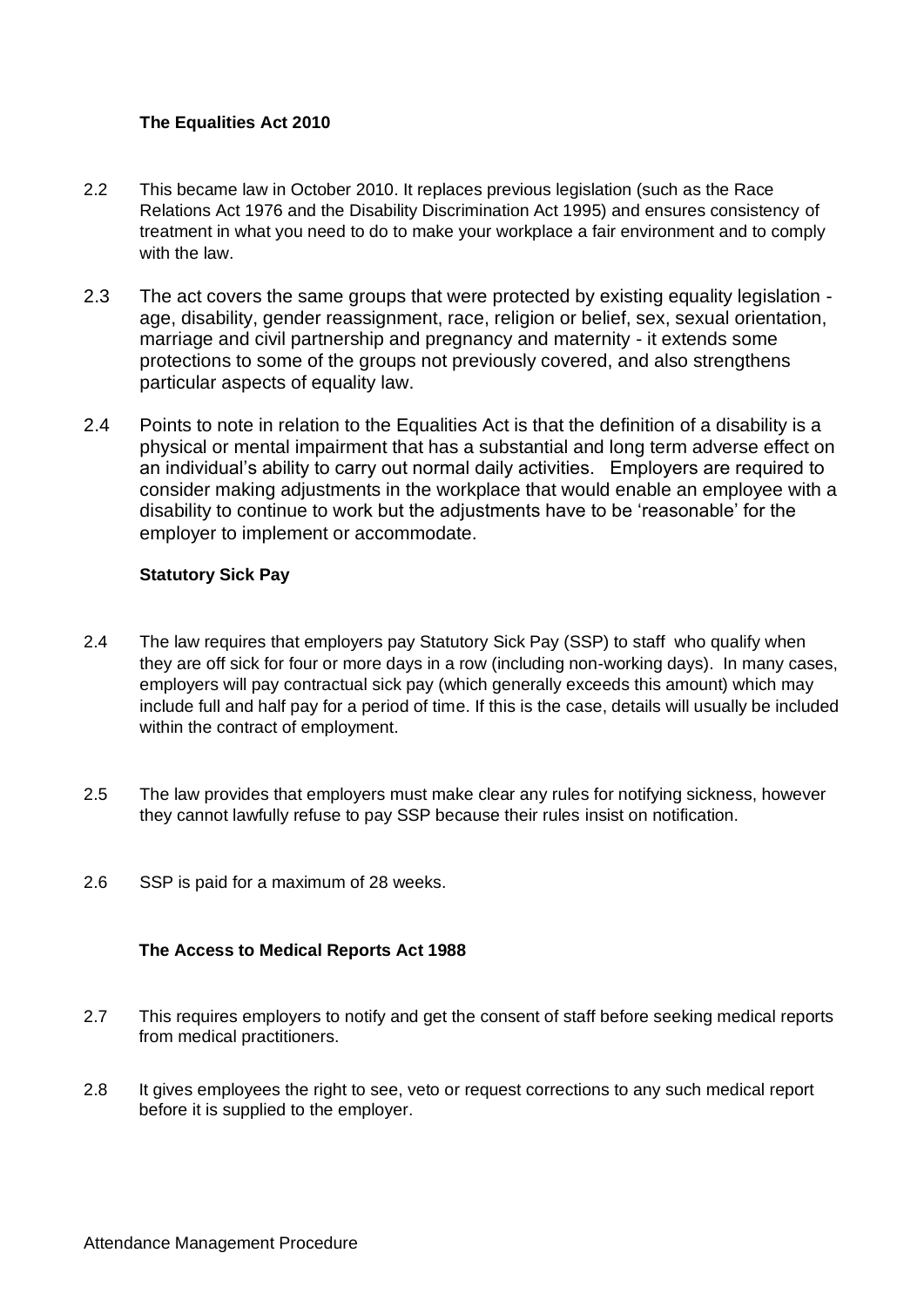## **The Access to Health Records Act 1990**

2.9 This gives people a right of access to health records made in connection with their care. They may also authorise access for the employer but are not obliged to do this.

#### **The Health and Safety at Work Act 1974**

2.10 This requires employers to protect the health and safety at work of employees (including new and expectant mothers) and others.

#### **The Management of Health and Safety at Work Regulations 1992**

- 2.11 This imposes a duty on employers to:
	- 1. Assess risks in the workplace that could affect the health and safety of staff
	- 2. Take reasonable and practical steps to reduce risk

#### **The Employment Act 2002**

2.12 This sets out minimum standards for procedures that result in dismissal. The procedure includes a right of appeal. Failure to comply with or complete such a procedure may render a dismissal unfair.

#### **Other codes of practice**

2.13 ACAS 'Code of practice on Disciplinary and Grievance Procedures'.

#### **3. SUMMARY**

3.1 The policy and procedure have been drawn up by the Local Authority following consultation with the recognised Trades Unions and Teachers' Professional Associations and are recommended to all school Governing Bodies for adoption.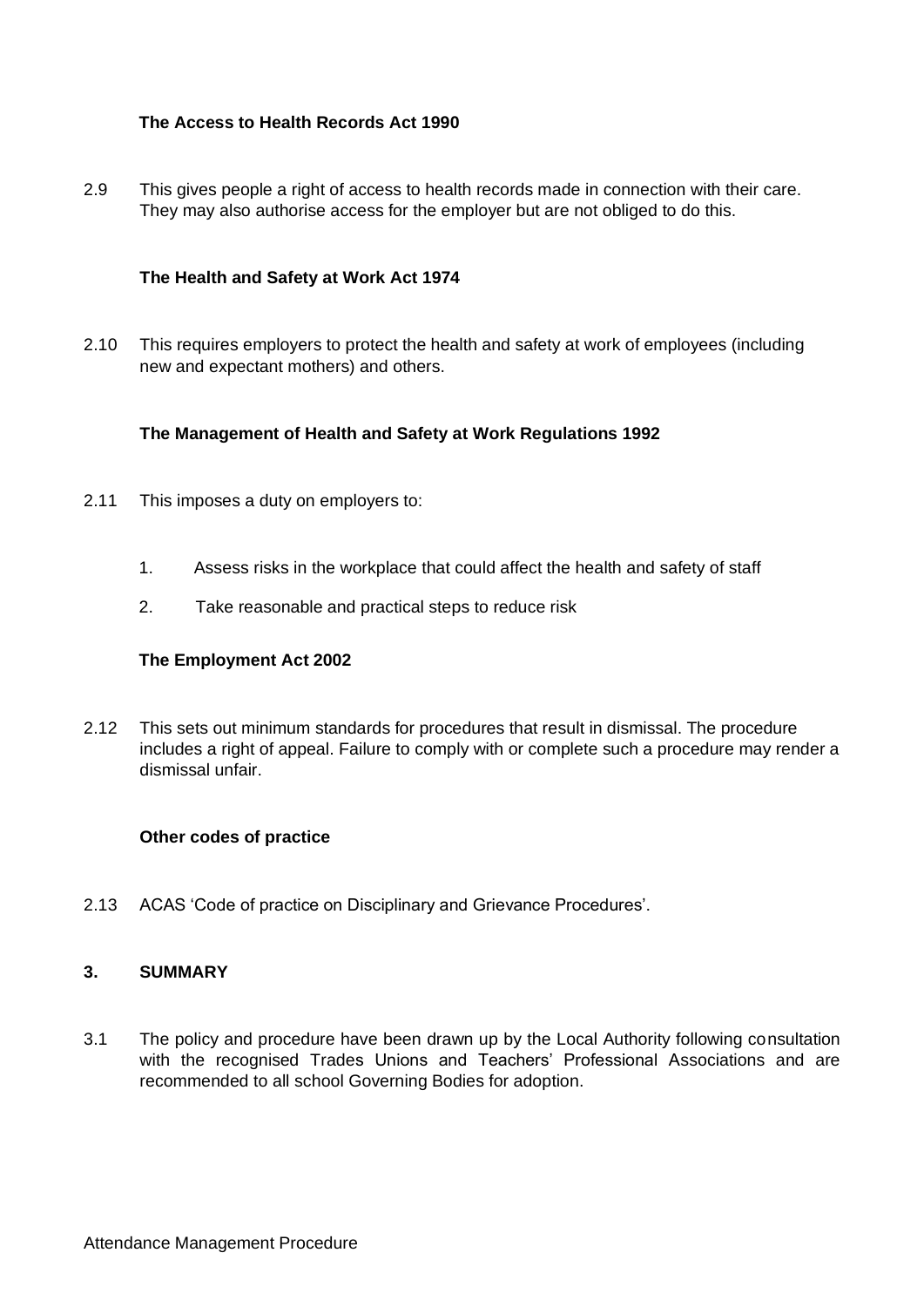## **4. RELATED POLICIES**

- 
- Health and Safety
- → Disciplinary<br>
→ Health and :<br>
Alcohol and<br>
→ Safe Social<br>
→ Stress mana<br>
<br>
Capability<br>
→ Capability<br>
→ Probation<br>
→ Redeployme<br>
→ Salary Prote<br>
→ Accident Re ➢ Alcohol and Substance Misuse
- Safe Social Networking
- Stress management
- **Capability**
- ➢ No Smoking at Work
- **Probation**
- **Redeployment**
- Salary Protection
- ➢ Accident Reporting

## **5. SCOPE**

- 5.1 This policy and procedure applies to all Hampreston CE (VA) First School employees except for non- teaching staff in their probation period.
- 5.2 Please refer to the Probation Policy and Procedure and Attendance Management Toolkit for further guidance on staff in their probation period.
- 5.3 This policy and procedure will be applied taking into account all of the available information.

## **6**. **ROLES AND RESPONSIBILITIES**

- 6.1 The Headteacher/Chair of Governors have responsibility for managing employees' sickness absence and for providing support to enable employees to attend work regularly.
- 6.2 HR will provide advice, guidance and recommendations as appropriate and where required HR will attend formal meetings.
- 6.3 Employees also have a responsibility within this procedure, including the expectation that they will engage with the process.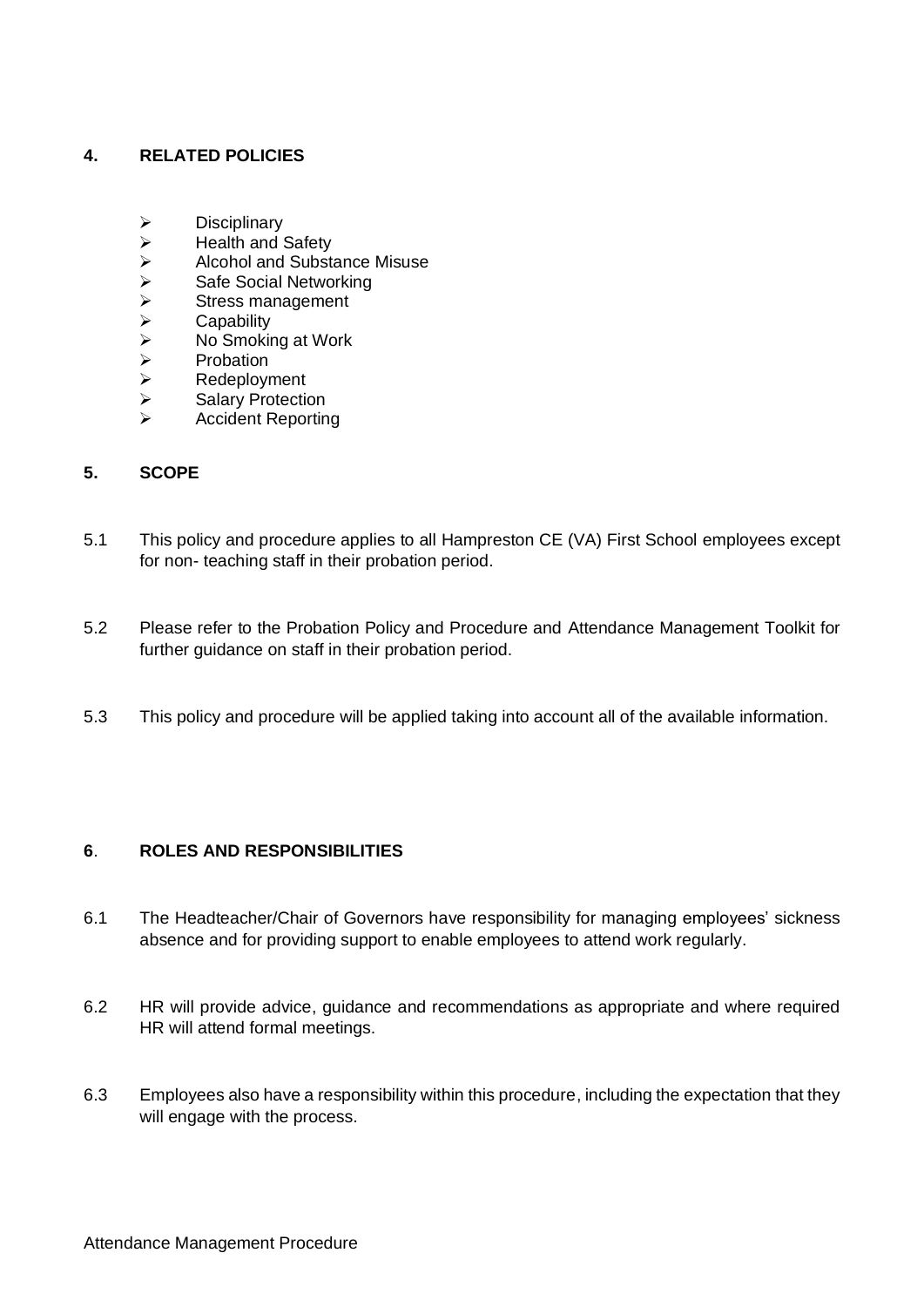6.4 Please refer to the Attendance Management Toolkit for further guidance on roles and responsibilities.

## **7. CONFIDENTIALITY**

7.1 It is recognised that information relating to an employee's health is of a personal and sensitive nature and must be treated as confidential. Discussing an employee's attendance with HR or Occupational Health does not constitute a breach of this confidentiality.

## **8. NOTIFICATION OF ABSENCE**

8.1 All employees must make arrangements to notify the school when they are absent from work due to sickness as follows:

#### DAY ONE

- 8.2 Notify the Headteacher / member of Senior Leadership Team as early as possible in accordance with local school procedures by telephone or text message, at least one hour before the beginning of the school day.
- 8.3 In the case of the Headteacher notify Assistant Headteacher, who will in turn notify the Chair of Governors.
- 8.4 Provide an explanation of the absence on the first day of sickness and, where possible, an indication of a likely return date or in accordance with local procedures.
- 8.5 The above notification should be repeated on DAY FOUR and DAY SEVEN where employees continue to be absent due to sickness or in accordance with local procedures.
- 8.6 Where an employee becomes ill during the working day and has to go home they must inform the Headteacher / line manager prior to leaving the school premises.
- 8.7 If an employee is unable to notify the Headteacher / line manager of an absence (e.g. if they are hospitalised or abroad) they should make arrangements for contact to be made on their behalf.
- 8.8 If an employee is on long term sickness and it is clear at the outset an employee will be absent longer than seven days, arrangements should be agreed for the level of contact between the Headteacher / line manager and employee without the need to follow the notification procedures at day four and seven.
- 8.9 Arrangements should be made for teachers to notify the Headteacher / line manager during any school closure periods of becoming fit to return to work.
- 8.10 Employees should notify Headteachers / line managers of their intention to return to work in advance of doing so to enable cover arrangements to be managed / ceased appropriately.

## **9. FAILURE TO NOTIFY ABSENCE**

9.1 If an employee fails to notify the Headteacher / line manager of their absence without good reason this may lead to disciplinary action and / or loss of sick pay.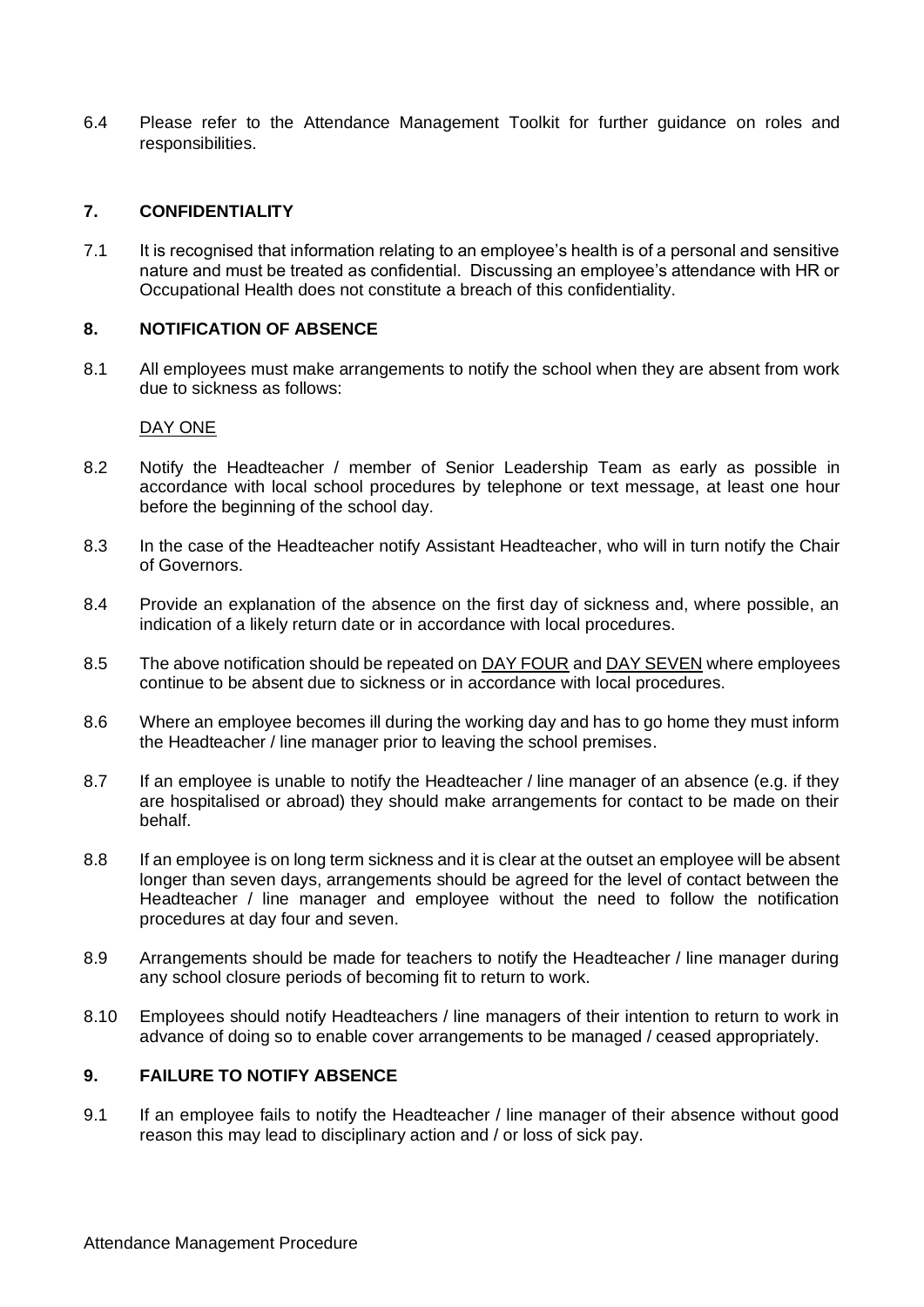9.2 Further details and model letters regarding a failure to notify can be found in the Attendance Management Toolkit.

## **10**. **CERTIFICATION OF ABSENCE**

- 10.1 Employees must provide a covering self certification form from DAY ONE of their absence up to seven calendar days absence.
- 10.2 Employees who are absent for eight calendar days or more (including Saturday, Sunday and Bank Holidays) will need to submit a fit note for the duration of the sickness absence period, in addition to the self certification form.
- 10.3 Failure to produce a fit note within 5 working days of it being due (except in exceptional circumstances) will result in a loss of sick pay. Where action is being considered in this respect, employees should be notified prior to any pay being withheld.
- 10.4 Please refer to the Attendance Management Toolkit for model letters and forms.

## **11**. **CONTACT DURING ABSENCE**

- 11.1 Employees have a responsibility to report their sickness absence to their employer on the first day of absence. It is expected that employees will also keep their Headteacher / line manager updated on the nature and duration of their absence and provide timely fit notes as necessary.
- 11.2 In cases of longer term absence the method and frequency of contact between the employee and Headteacher / line manager should be agreed at an early stage with due consideration being given to the health / welfare of the employee. However, the school reserves the right to contact the employee whilst off sick as part of its role and duty of care as the employer.

## **12. CONDUCT DURING ABSENCE**

- 12.1 If an employee is absent due to sickness, there is no expectation that the employee will undertake work during their absence. This includes any work undertaken at home such as planning or marking. It is the expectation of the Governing Body that the employee will not engage in any activities which will not support their recovery.
- 12.2 Employees should take steps to ensure that they will recover fitness and be able to return to work as quickly as possible. This includes following medical advice in terms of any activities undertaken and not undertaking other employment whilst off sick (see paragraph 12.5).
- 12.3 Employees absent due to sickness are also strongly discouraged from posting information about their social activities on social networking sites and should be mindful of the provisions of the school's social networking policy and the impact of any postings on their colleagues.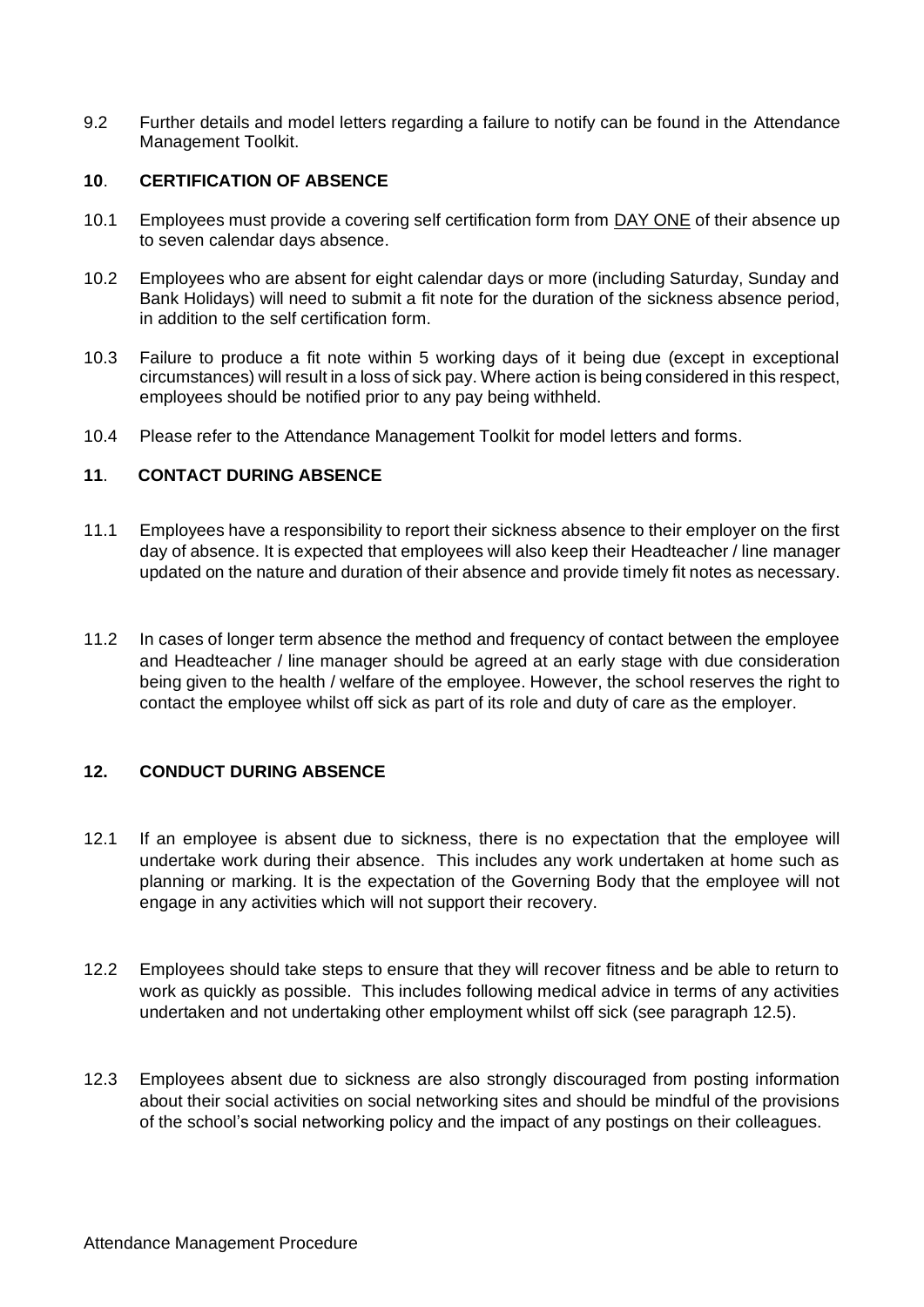- 12.4 If an employee behaves in a way that is inconsistent with the nature of reported absence, they will be asked to explain such behaviour and the school will then consider whether any further action will be needed. Such action could include seeking a medical opinion from Occupational Health or consideration of formal action under the Disciplinary Procedure.
- 12.5 Where an employee is off sick they should not undertake work for another employer without the express agreement of the school. Such work should not hinder the recovery of the employee from their work at the school. Undertaking work whilst absent due to sickness without the prior agreement of the Headteacher may result in disciplinary action being taken against the employee.

## **13. RECORDING ABSENCE**

- 13.1 Absences should be recorded accurately for all members of staff and reported to payroll providers promptly. Periods of absence recorded should include sickness absence during school holidays. Authorised absences, such as agreed time off for medical appointments, will not be regarded as sickness absence, although it will be expected that such appointments will be arranged outside of normal working time wherever possible.
- 13.2 Where employees require time off work to deal with emergencies involving a dependant, arrangements should be requested and made as outlined in the Maternity, Paternity, Adoption and Parental Leave Policy (which includes time off for dependants).

## **14. AUTHORISED ABSENCE**

- 14.1 All employee should make reasonable efforts to arrange medical, dental or other such appointments outside of normal working time wherever possible.
- 14.2 If absence during working hours is required, employees must agree this prior to such absence with the headteacher/line manager. Where it is accepted that an appointment cannot be made outside of work time, authorised absence can be agreed for the time off required. In these circumstances any loss of working time should be kept to a minimum.
- 14.3 Absence for emergency treatment should be treated as sickness absence.
- 14.4 If regular attendance at appointments (e.g. consultant appointments, physiotherapy) is required, employees should make reasonable efforts to ensure that these are outside of working time or, if appropriate, that flexible working arrangements are agreed with the headteacher/line manager to enable time off required to be worked at another time. Where it is accepted that an appointment cannot be made outside of work time, authorised absence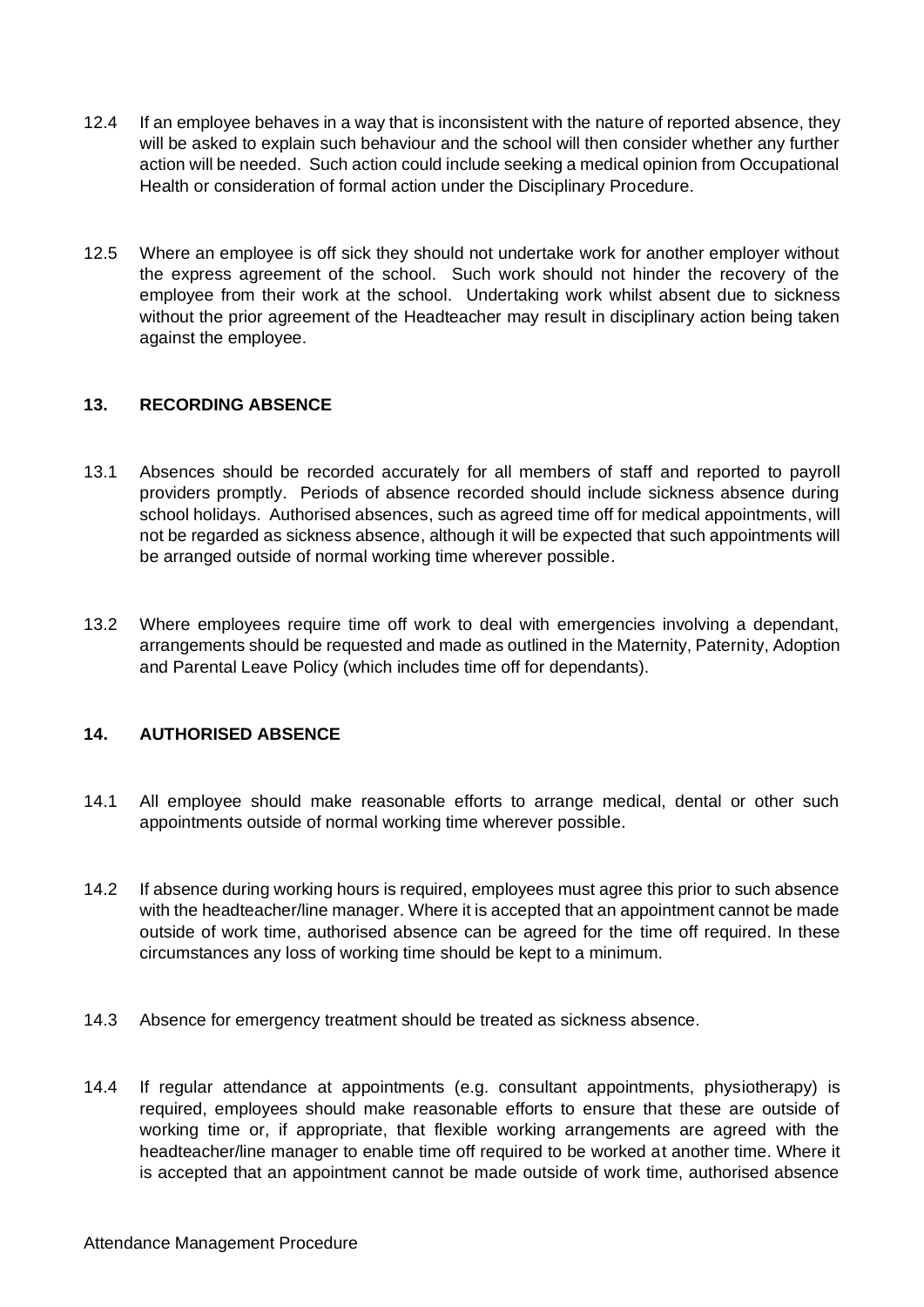can be agreed for the time off required. Reasonable paid time off will be available for hospital appointments, for specific treatment or counselling and for regular ongoing medical appointments or treatment. Where such absence is lengthy/ongoing, advice from Occupational Health will also be sought. This will be in order to determine what the ongoing medical need is and to inform a management decision as to whether adjustments to the working pattern/role should be made on a temporary or permanent basis where appropriate to accommodate the employee's needs.

14.5 Where employees require time off to work to deal with emergencies involving a dependant, including the sickness or a child or dependant, arrangements for time off should be made as outlined in the Family and Other Paid Leave policies, which includes time off for dependants. Apart from provisions for paid leave specified, such time off will be unpaid. Further information concerning current provisions for paid leave can be found in Appendix A of the Time off for dependants and other leave policy.

## **15. SICK PAY SCHEME(S) AND RULES**

- 15.1 Employees who are absent due to sickness are entitled to receive payment according to the relevant scheme for teachers or support staff.
- 15.2 The different schemes and rules are outlined in the Attendance Management Toolkit.

## **16. RETURN TO WORK DISCUSSIONS**

- 16.1 A return to work discussion will take place between the Headteacher / line manager / other responsible individual (as identified by the Headteacher) and employee after each sickness absence regardless of the duration or nature of the absence**.** The return to work interview is intended to be a supportive measure to ensure that the employee is well enough to be at work and is familiarised with any information relating to work that they need to be aware of.
- 16.2 Please refer to the Attendance Management Toolkit for further guidance on RTW interviews and model forms.

## **17. REFERRALS TO OCCUPATIONAL HEALTH**

17.1 A referral to Occupational Health may be made at any time where there is a concern about an employee's health and / or attendance record, with the consent of the employee.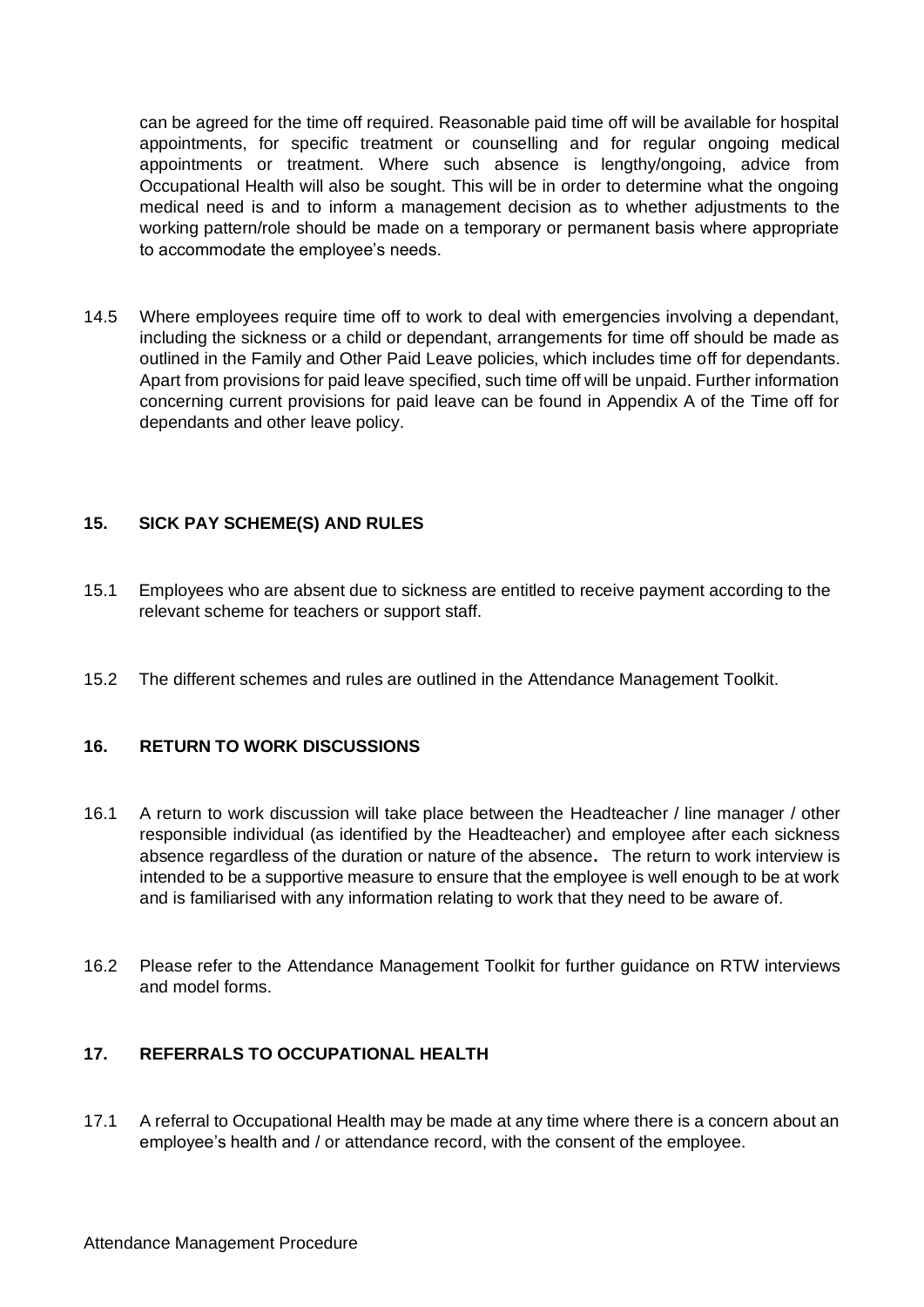- 17.2 A referral should be made by the Headteacher / line manager to Occupational Health if the level, pattern or type of sickness absence warrants further medical information, or where the employee has been absent through sickness continuously for 4 weeks or more and a referral is considered appropriate.
- 17.3 The purpose of making referrals to Occupational Health is:
	- $\triangleright$  To assess an employee's fitness for work, identify any underlying medical issues and provide an opinion on likely future attendance.
	- ➢ To seek advice and guidance on whether any reasonable adjustments could be made to enable an employee to carry out the duties of their role.
	- $\triangleright$  To seek advice on whether an employee is considered to have a disability under the Equality Act.
	- $\triangleright$  To seek whether any other measures could be undertaken to facilitate a recovery and a return to work.
	- ➢ To assist with the management of shortterm sickness absences.
	- $\triangleright$  To assist with the management of long term absence.
- 17.4 Following the assessment a report will be sent to the Headteacher / line manager and the employee (copy to HR). This will include professional advice and medical opinion regarding current health issues, advice regarding reasonable adjustments and any recommendations that can be given.
- 17.5 If an employee refuses to give their consent to an Occupational Health referral or does not attend appointments made, the employee should be made aware that non-attendance or refusal to co-operate may have an impact on employment decisions as these will be made without the benefit of medical advice.
- 17.6 Please refer to the Attendance Management Toolkit for further guidance and links to relevant documentation on Occupational Health referrals.

## **18. DEALING WITH ABSENCE**

18.1 Regular attendance by employees at the school is instrumental in providing a good standard of education to children. All employees should be aware of their responsibility to attend regularly and will be provided with guidance and support where appropriate. It is recognised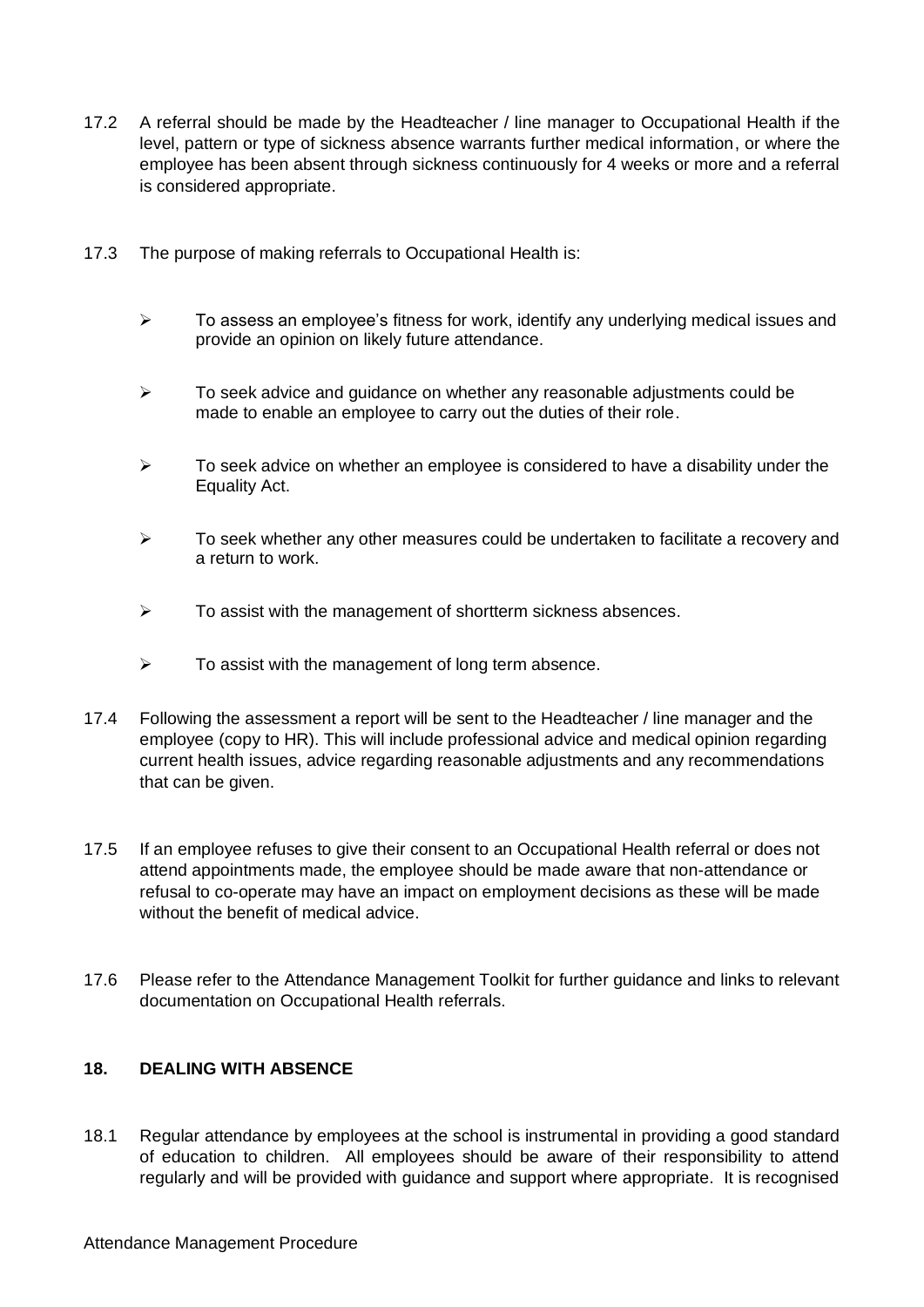that some absences can be disruptive to the school and can impact on pupils' education. It is important therefore to monitor sickness absence closely. Where an employee's absence causes concern to the school the Headteacher / line manager will review the absence levels and will decide if action is required under the relevant procedure. The following levels of absence are triggers to review attendance and consider action under these procedures.

#### Short-Term Absences

- 18.2 **3 or more occasions** of sickness absence in a 6 month rolling period
- 18.3 **5 or more working days** sickness absence within any 6 month rolling period

#### Long-Term Absences

18.4 **4 calendar weeks** or longer sickness absence

#### Other Absence Patterns

- 18.5 **Any** other recurring recognisable patterns which give rise to concern such as frequent absenteeism on a Monday / Friday, yearly patterns such as the same week each year and absenteeism coinciding with deadline dates or peaks in workloads.
- 18.6 **Note that this level of absence will be pro-rated for part time staff whose work pattern is less than a full week**.

## **19. MANAGING SHORT TERM ABSENCE**

## **THE INFORMAL PROCEDURE**

- 19.1 The Headteacher / line manager will consider the absence levels, their impact on the school and may decide to hold an informal discussion with the employee.
- 19.2 The informal discussion could cover the following:
	- discussion of the absence record, revisiting the reason(s) for the absence;
	- setting out the school's expectations for improvement;
	- establishing whether any aspect of the job is affecting the health of the employee and whether any reasonable adjustments could be made that would improve the situation, subject to the needs of the school;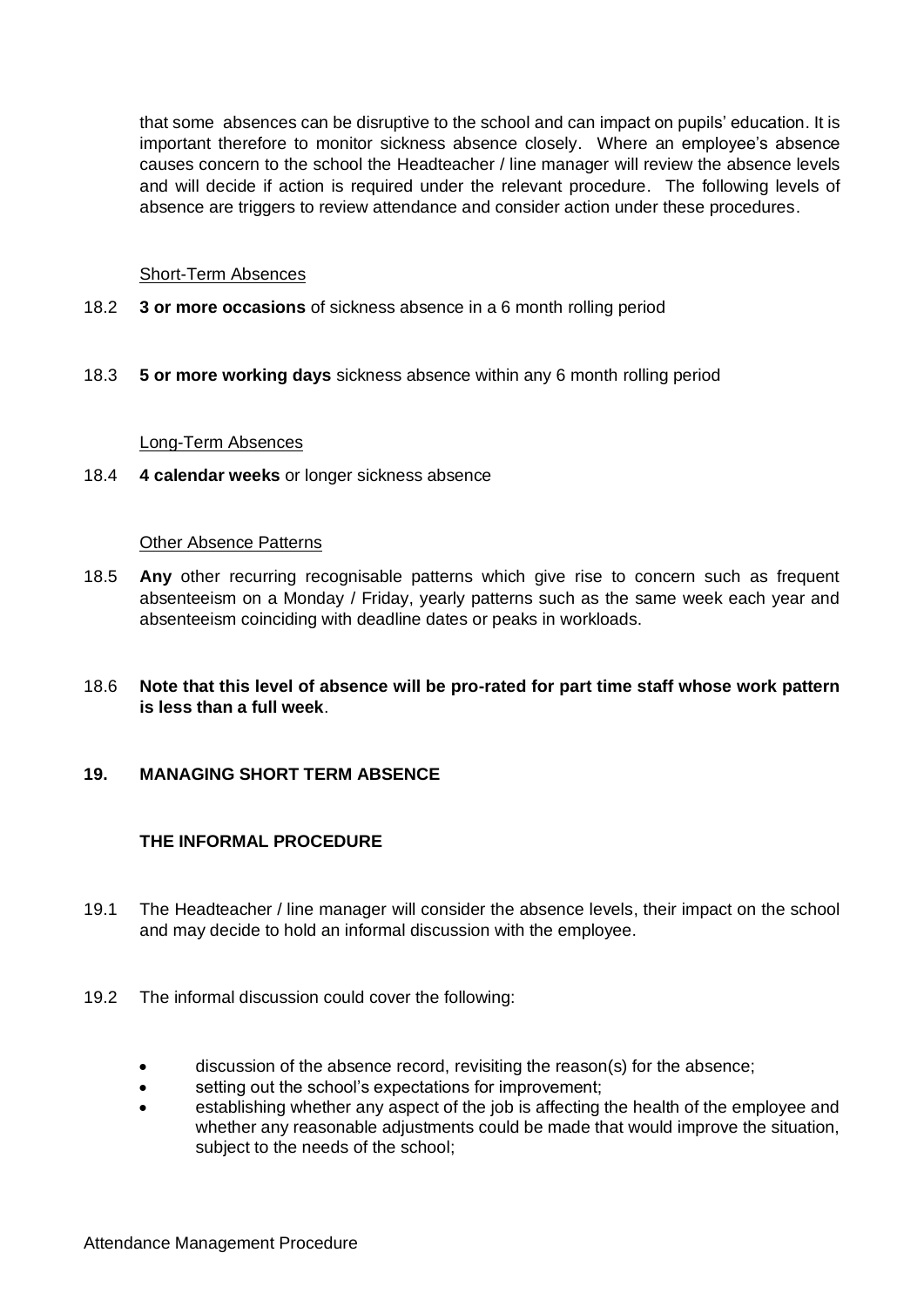- whether a referral to Occupational Health is appropriate (for example to assess whether the absences are related to a disability or to establish if there is an underlying medical condition).
- 19.3 The employee should be told that if their sickness absence record does not improve, consideration will be given to the formal procedure being instigated.
- 19.4 The Headteacher / line manager may decide that it is not appropriate to take any action simply because a trigger point has been reached, if for example it is due to sickness due to pregnancy-related sickness (refer to paragraph 23.10) or if the matter reflects an isolated incident and there are no ongoing or previous concerns.
- 19.5 Please refer to the Attendance Management Toolkit for further guidance and model letters on the Informal Attendance Procedure.

## **THE FORMAL PROCEDURE**

- 19.6 The short term procedure may be applied in cases where absence reaches the level of absence set out in the triggers above. The procedure applies whether the absence is covered by a fit note or not.
- 19.7 The short term procedure consists of 3 stages leading up to (and including) consideration of dismissal. The stages are progressive and are intended to remind the employee of the attendance levels that are expected from all employees and to provide an opportunity to improve them. An employee will be notified when the formal procedure is started.
- 19.8 In instances of known disability related absence, the triggers will act as a mechanism to review attendance. Where reasonable adjustments have already been made and where the level of sickness absence cannot be accommodated because of the impact on the school, warnings may be issued.
- 19.9 Further guidance on managing disability in the workplace can be found in the Attendance Management Toolkit.
- 19.10 At each stage of the procedure, employees should be advised in writing of the date, time and venue of the meeting, the purpose of the meeting, possible outcomes, their right to be accompanied by a Trade Union representative or a work colleague and that the matter is being dealt with formally under the Management of Attendance Policy and Procedure.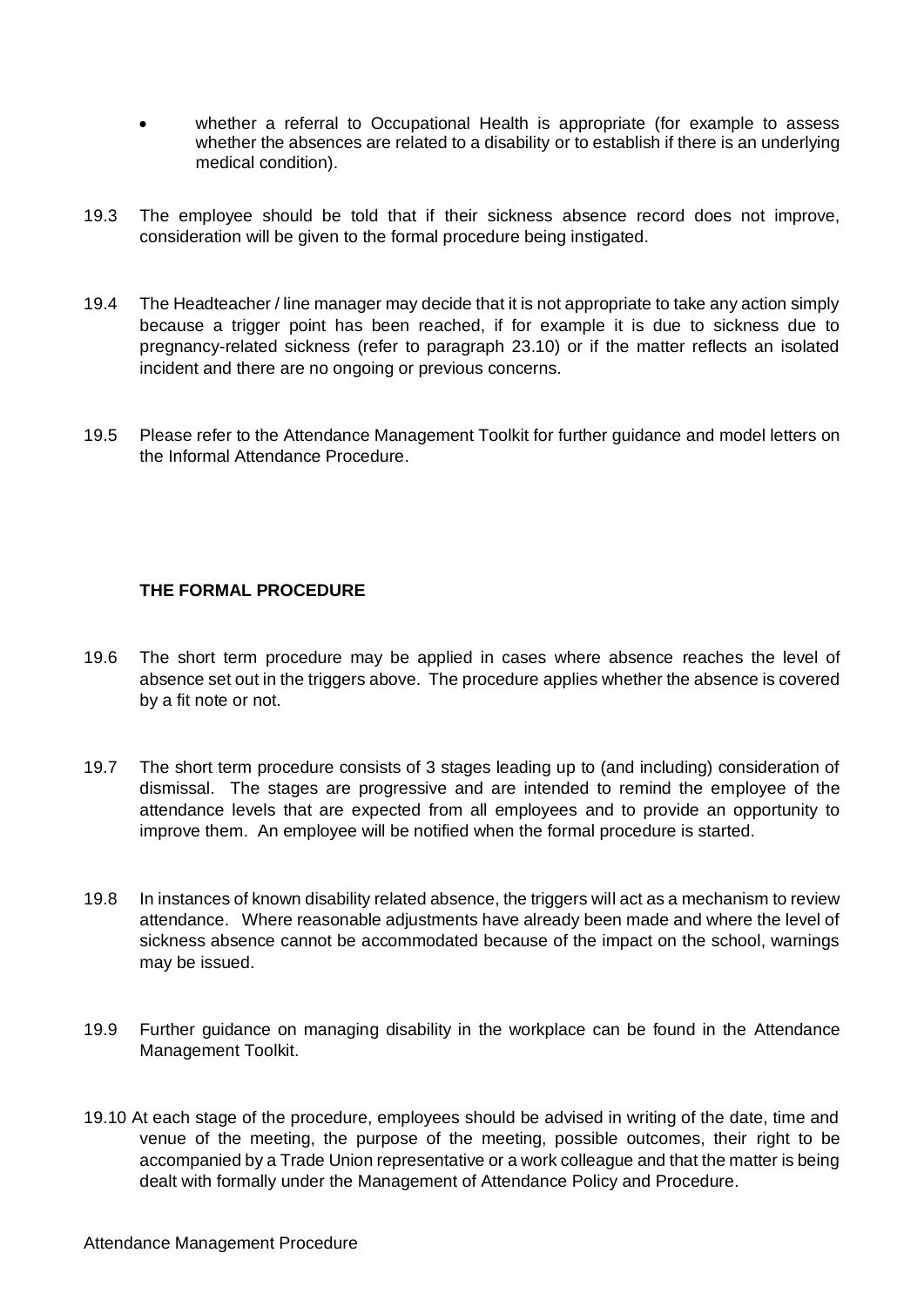- 19.11 Where warnings are given as part of the procedure, it is not necessary to wait for the end of the warning period if the level of absence continues to be unacceptable.
- 19.12 Formal meetings where dismissal is not contemplated will be held with the Headteacher who may be accompanied by an HR Adviser. The outcome of formal meetings will be confirmed in writing to the employee and the right of appeal given where a formal warning or final warning is given. Expectations regarding future attendance will also be advised to the employee in writing.
- 19.13 Employees are expected to co-operate in attending informal and formal meetings and failure to do so may result in decisions regarding their absence and future employment based only on information available at the time.
- 19.14 If instances arise where an employee has been issued with a formal warning and their attendance improves but then becomes a matter of concern again, a decision will be made on what further action the school will take (which will include consideration of the overall level of absence being taken into account). This may include moving to the next stage of the formal procedure.
- 19.15 Refer to the Attendance Management Toolkit for further guidance and model letters on managing formal Short Term Absence.

## **20. MANAGING LONG TERM ABSENCE**

- 20.1 Long term absence is considered to be periods of absence of 4 weeks or more.
- 20.2 A referral to Occupational Health should be considered, subject to the employee's consent being given. Where consent is not given, decisions will be made about the employee without the benefit of Occupational Health advice.
- 20.3 A formal review meeting should take place with the employee, before the employee has been continuously absent for 3 months. The case will be assessed by the Headteacher / line manager (with advice from HR as required) regarding long-term employment prospects and will cover the following:
	- the employee's current state of health;
	- the likely duration of the continued sickness absence:
	- the employee's expectations about their future fitness to return to work;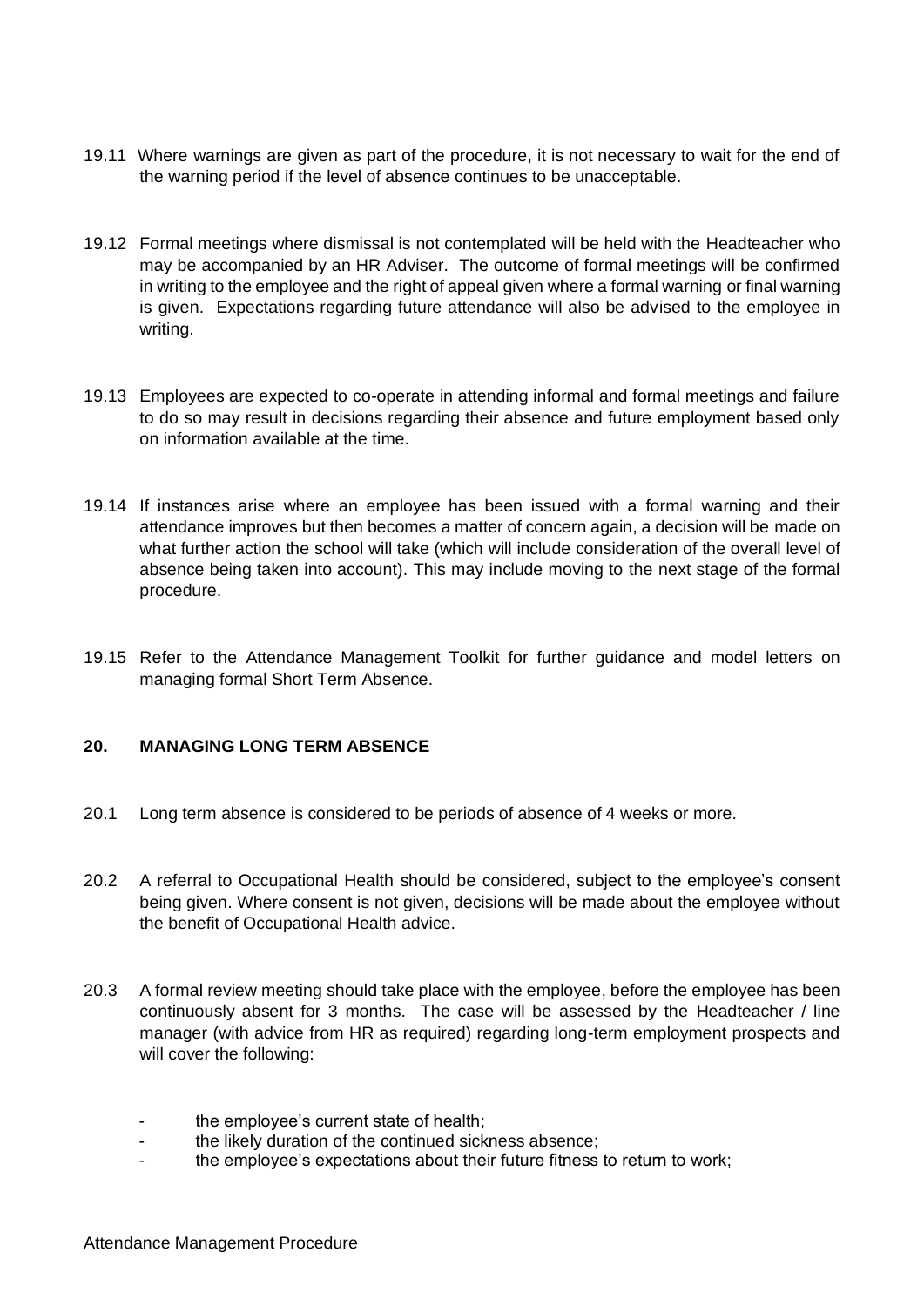- identifying any steps (e.g. reasonable adjustments) that can be taken to assist with the employee's return to work on a phased or permanent basis;
- identifying if there are any other support mechanisms that would be appropriate for the employee to access;
- investigating whether redeployment to another post may be appropriate within the school in accordance with the Redeployment Policy;
- 20.4 At such a meeting the following may be considered:
	- the impact on the school in terms of the budget, pupil standards, workloads of colleagues;
	- investigating whether the employee may be eligible for ill health retirement;
	- raising the possibility of dismissal due to the employee's incapability to carry out the duties of their job due to ill health.
- 20.5 Further review meetings may be held when deemed appropriate in order to monitor the employee's progress.
- 20.6 Please refer to the Attendance Management Toolkit for further guidance, forms and model letters on managing long term sickness.

## **21. RETURN TO WORK AFTER LONG TERM SICKNESS ABSENCE**

- 21.1 Any return to work following a long period of absence will be managed appropriately and consideration will be given to occupational health advice in managing any return including the requirement for:
	- risk assessment;
	- reasonable adjustments to the role or working pattern;
	- phased return to work;
	- redeployment.
- 21.2 Where a GP fit note recommends adjustments to assist a return to work, only the school can decide whether the recommendations can be accommodated. Employees must be advised to contact the school to discuss this before reporting for duty. If not, the employee will be advised to remain off sick and the fit note will be treated as a sick note.
- 21.3 The purpose of a phased return to work is to assist an employee who has been off for a lengthy period to be able to cope with a return to their full duties and normal work pattern. It is not intended to provide rehabilitation and the clear expectation is that work undertaken will be meaningful.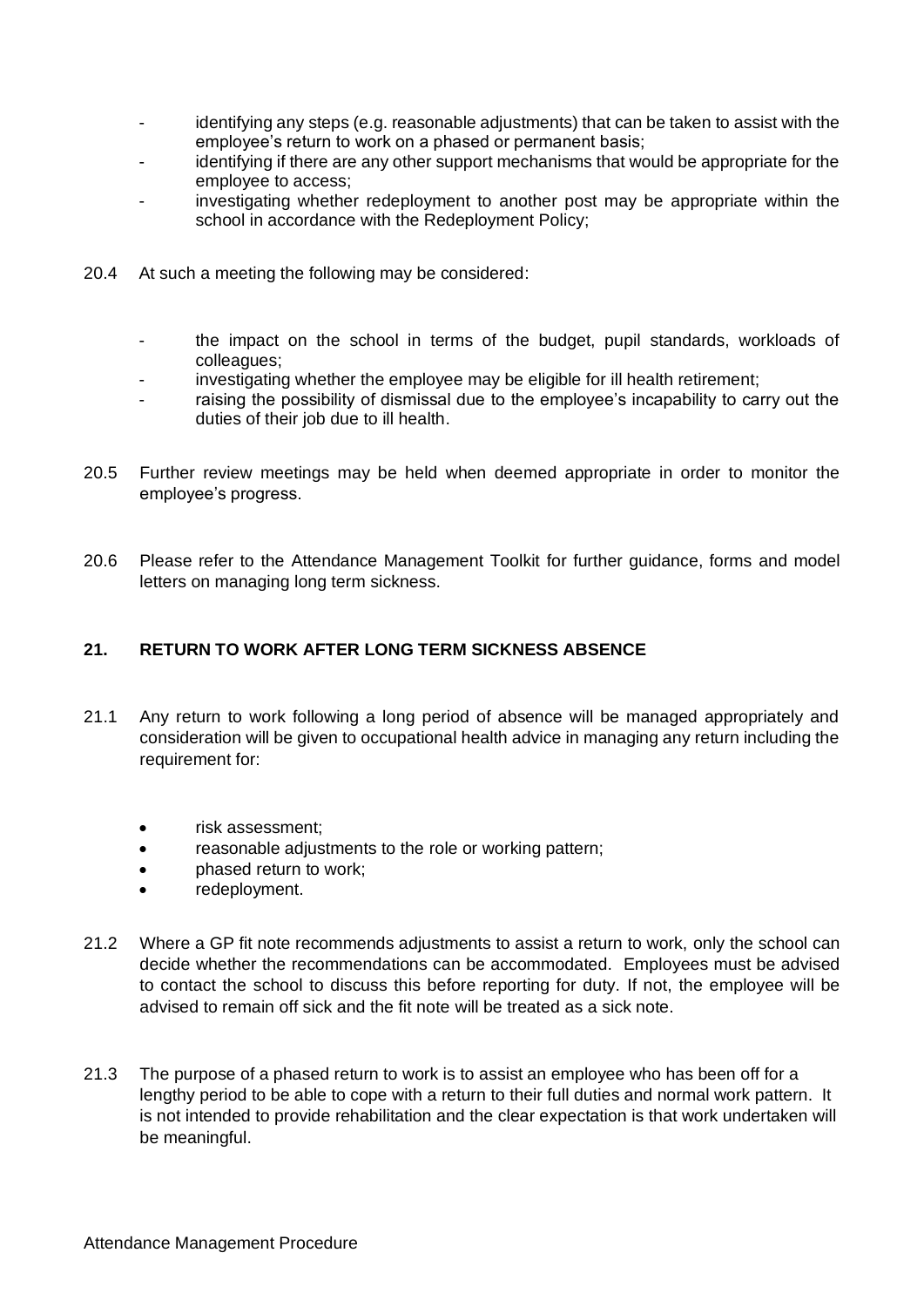- 21.4 Any phased return to work must be agreed by the Headteacher and must fit in with the needs of the school and the timing of the school year. If a phased return cannot be agreed, the employee will need to return to full duties or seek a further fit note from their GP.
- 21.5 A phased return will normally only be considered where a return to full duties and normal working hours can be reasonably anticipated within 4 weeks. During a phased return it is expected that meaningful work will be undertaken. A phased return is not rehabilitation.
- 21.6 Longer term adjustments may be agreed with the school on medical advice with a corresponding adjustment to the contract of employment, including pay where appropriate, on a permanent or temporary basis, subject to the school being able to accommodate it.
- 21.7 Should occupational health advice indicate that an employee is permanently unfit to fulfil their contract of employment, consideration will be given to ill-health retirement or dismissal on the grounds of medical incapability.
- 21.8 In some circumstances occupational health advice may indicate that redeployment to another suitable post may be appropriate. In these cases the school will consider whether it can offer a suitable alternative post in accordance with the Redeployment Policy.

## **22. DEALING WITH SHORT TERM ABSENCE FOLLOWING LONG TERM ABSENCE & LONG TERM ABSENCE FOLLOWING PERIODS OF SHORT TERM ABSENCE**

- 22.1 Where an employee returns to work following a period of absence (either long or short term sickness absence), it is expected that they will be able to provide and sustain a satisfactory level of attendance.
- 22.2 If further absences arise, the Headteacher / line manager will review the level and reasons for absence with the employee, taking into account the level of absence and the impact on the school. A decision will be made regarding how to proceed taking account of the needs of the school.
- 22.3 Key considerations will include:
	- ➢ A (further) referral to Occupational Health, depending on when any previous referral was made and the content of the report at that time.
	- ➢ The level of absence and the reasons for absence (including consideration of any disability-related absence).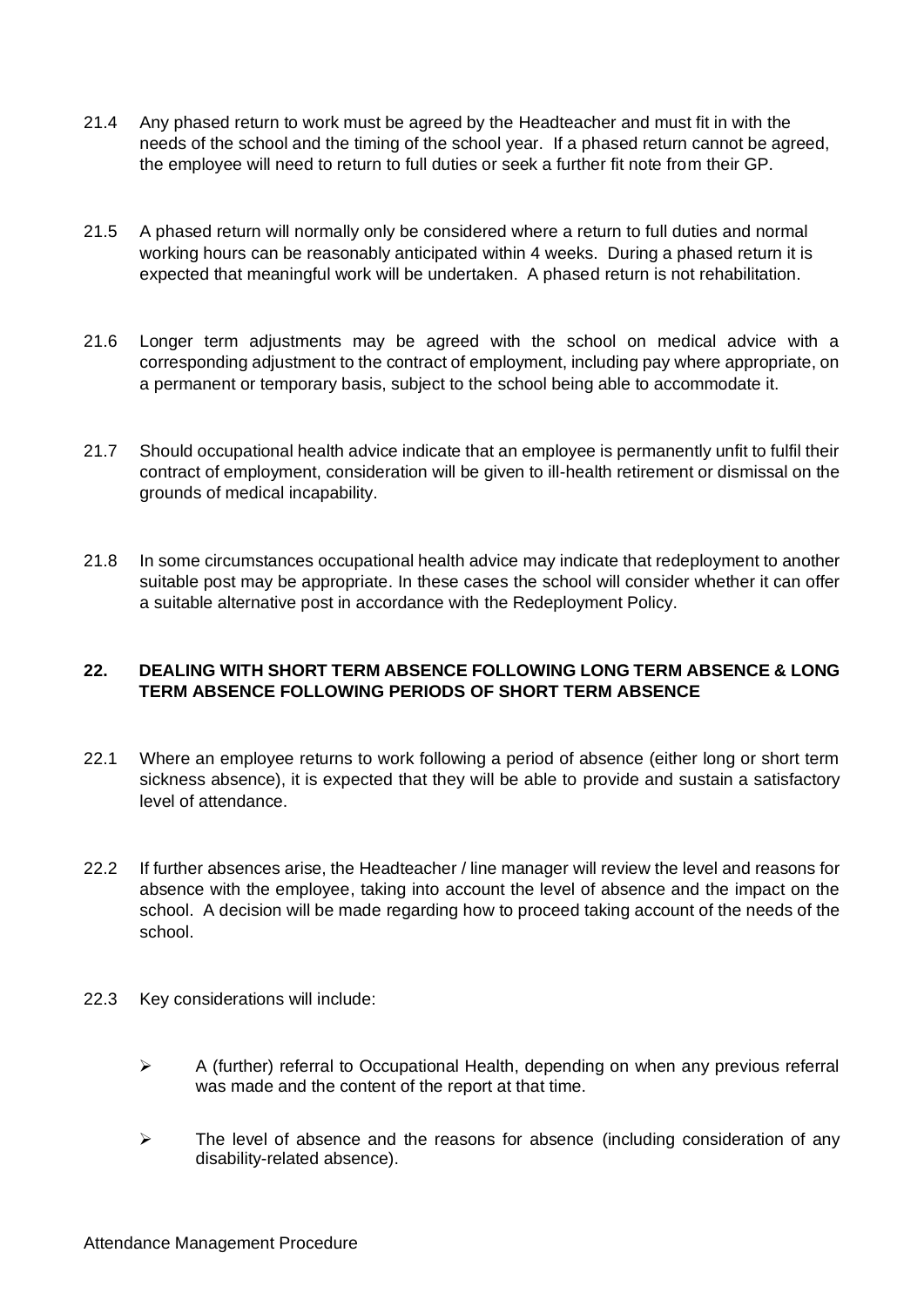- $\triangleright$  The impact on the school in terms of budget, business needs and impact on pupils and colleagues.
- $\triangleright$  The likelihood of an early return to work and whether it is likely that regular and reliable service will be provided in the future, based on the previous attendance pattern.
- 22.4 Decisions taken by the school may include:
	- $\triangleright$  A formal meeting where expectations about future attendance are made clear and set out in writing. A formal warning may be issued.
	- $\triangleright$  A formal hearing with Governors to decide on whether dismissal on the grounds of medical incapability or some other substantial reason should be considered.

## **23. REASONABLE ADJUSTMENTS**

- 23.1 The Governing Body has a statutory responsibility to ensure that reasonable adjustments are considered in accordance with the Equality Act 2010 when dealing with the employment of a person with a disability or the continuing employment of an employee who has become disabled in the course of their employment. Occupational Health will provide guidance on this matter as part of any referral.
- 23.2 Advice should be sought from HR and Occupational Health when considering reasonable adjustments in any short term or long term absence cases.
- 23.3 Refer to the Attendance Management Toolkit for further guidance on reasonable adjustments.

## **24. SPECIFIC CIRCUMSTANCES**

## **(a) Disability related sickness**

- 24.1 In managing any case of sickness absence related to a disability, particular consideration will be given to making reasonable adjustments in order to either enable the employee to return to an acceptable pattern of attendance or to accommodate the disability where possible.
- 24.2 The Formal Attendance Procedure will be followed in terms of the triggers acting as stages to review attendance with the employee. Absences which are determined to be directly related to a disability and where reasonable adjustments have already been made and where the level of sickness absence cannot be accommodated by the school, will be subject to action under this procedure.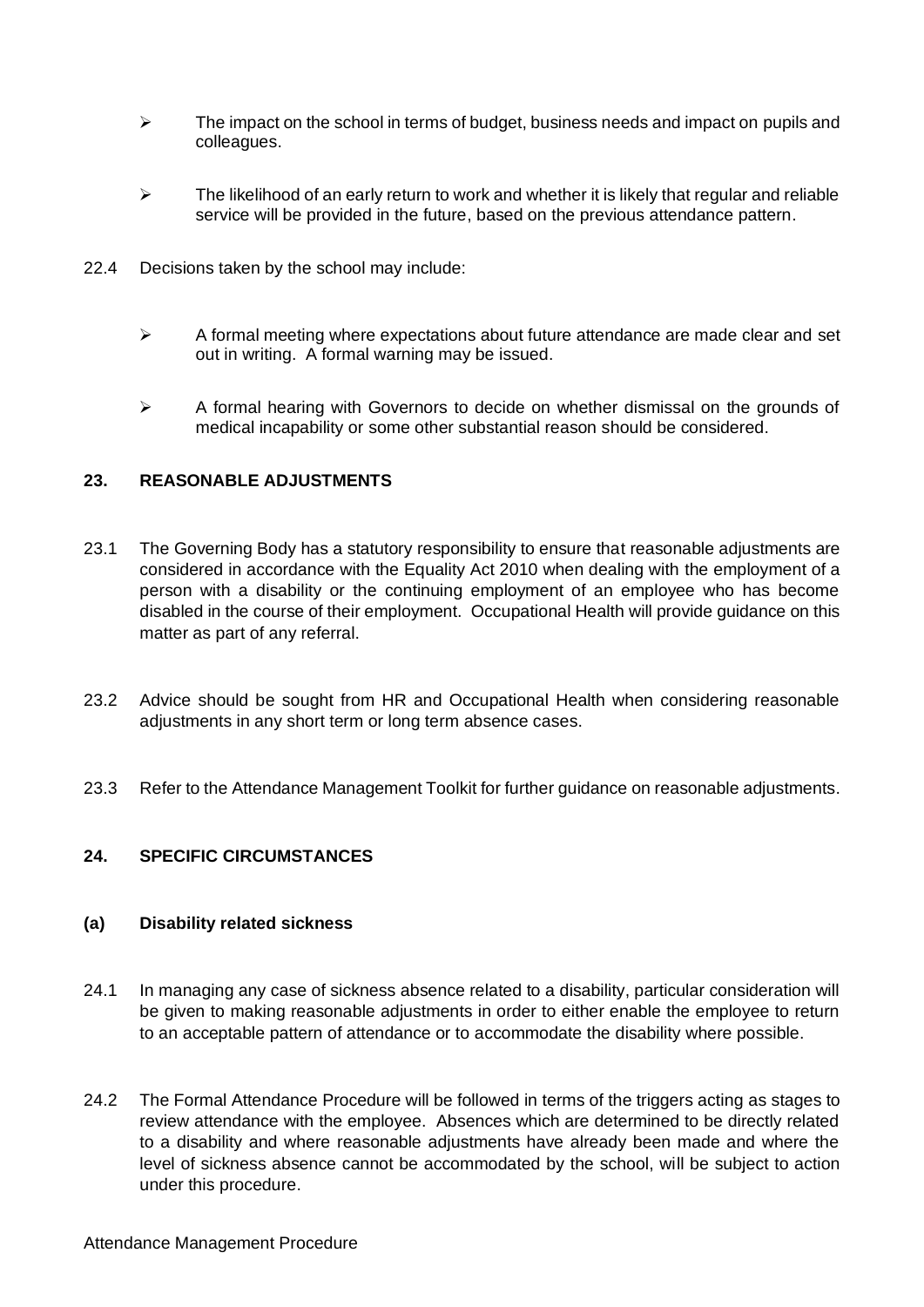- 24.3 Where redeployment is deemed as a reasonable adjustment this will be undertaken as outlined in the **Redeployment Policy**.
- 24.4 Please refer to the Attendance Management Toolkit for further guidance on the Equality Act 2010.

#### **(b) Sickness following an accident at work**

- 24.5 Where an employee has had an accident at work causing sickness absence and medical evidence confirms that absence is as a result of an accident at work, provisions specified in the Green Book (support staff) and Burgundy Book (teachers) will be followed in respect of pay.
- 24.6 Any such cases must be approved by the Governing Body. Advice is available from HR where required.
- 24.7 Any accident at work must be reported to the Headteacher / line manager as quickly as possible in accordance with the **Accident Reporting Policy and Procedure.** An accident / incident report form should also be completed, one copy of which should be held by the Headteacher / line manager and a copy sent to the Health and Safety team at County Hall.

## **(c) Sickness following an accident whilst not at work (including involvement of a third party).**

- 24.8 If an employee is absent due to an accident out of work involving the negligence of a third party in respect of which damages are recoverable they should advise the school, (e.g. a car accident where the employee is not deemed to be negligent).
- 24.9 Where damages are paid, the employee should ensure that their claim includes all sick pay paid whilst the employee was off work. The employee should then refund to the school a sum equal to the amount of any sick pay paid during the period of absence but not exceeding the total amount of damages recovered.

## **(d) Sickness during pregnancy**

24.10 Pregnancy related sickness will count towards sick pay entitlement. However, employees should not suffer detriment due to pregnancy related sickness and such absence will therefore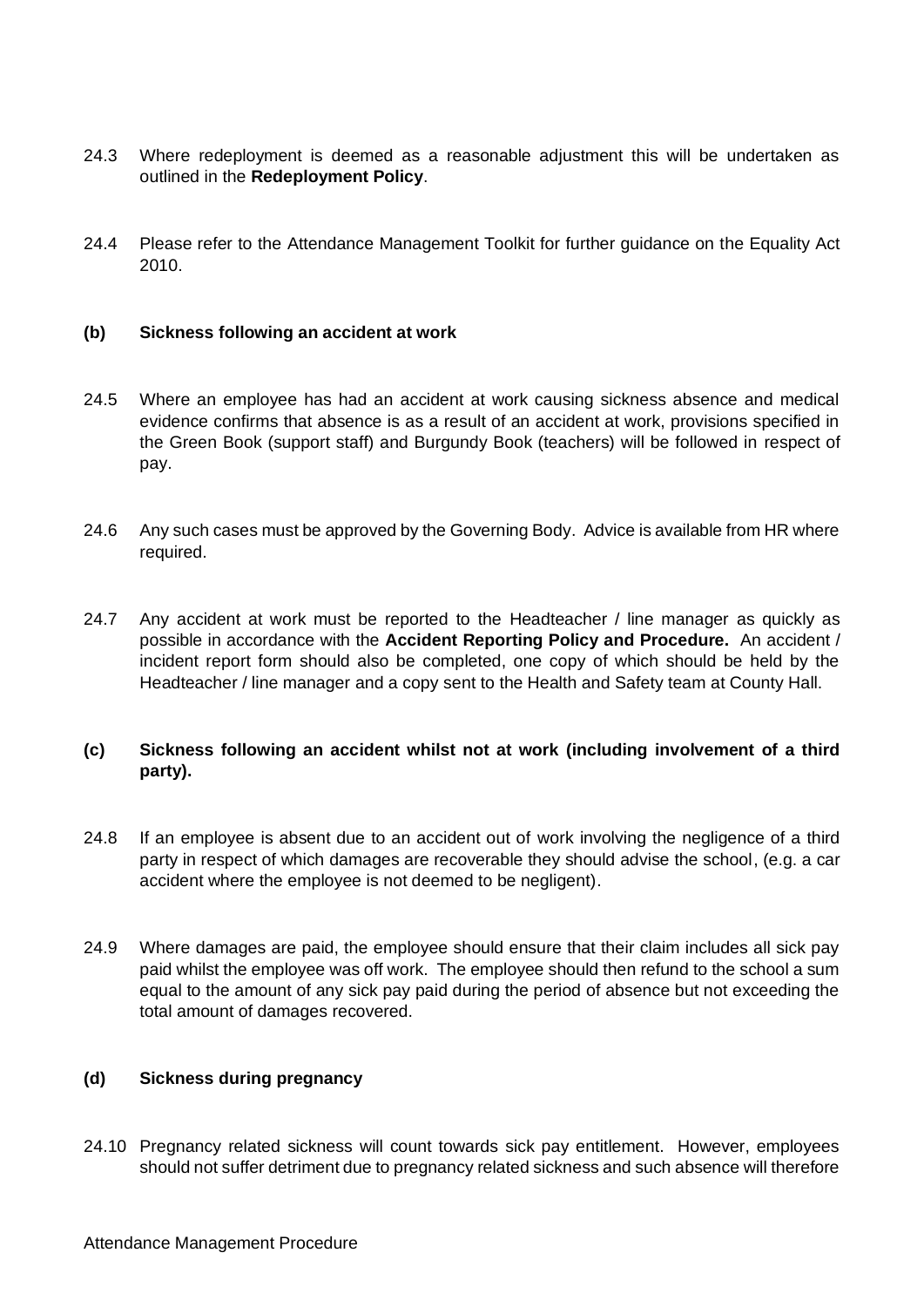be discounted when considering whether any action should be taken under these procedures. Note that the definition of pregnancy includes embryo transfer during IVF treatment).

24.11 However, return to work interviews and informal review meetings may take place in order to address whether there are any issues or actions that could be taken to assist the pregnant employee who is experiencing any work related problem contributing to the sickness. This will not include setting any improvement targets but may include a specific risk assessment of duties in light of the pregnancy (over and above the standard assessments which are to be conducted during pregnancy).

## **(e) Sickness attributed to work-related stress**

- 24.12 The Governing Body is committed to taking all reasonably practicable steps to protect employees from high levels of stress at work. Advice is available from the Schools **Stress Management Policy**.
- 24.13 The Governing Body recognises that different employees have different threshold levels of stress. Employees should be encouraged to raise concerns about stress attributed to work before this leads to sickness absence by advising their line manager or Headteacher if they are experiencing difficulties at work. Employees are also encouraged to seek advice from their Trade Union in such circumstances. Where this is raised it is recommended that employees use the appropriate procedure under the Stress Management Policy.
- 24.14 Where an employee reports that their absence is attributed to work related stress, support and early intervention should be taken (i.e. consider meeting to discuss and a referral to OH) and the Stress Management procedure followed. Employees are expected to co-operate fully with this process. Consideration will be given to reasonable adjustments on a temporary or permanent basis or redeployment to another, suitable post within the school. Where absence due to stress attributed to work cannot be resolved on a reasonable timescale, consideration will be given to terminating the employee's contract.

## **(f) Very serious/terminal illness**

- 24.15 Cases involving very serious or terminal illness will be dealt with sympathetically and with sensitivity to the individual's circumstances and HR and OH advice will be sought in respect of this. In some cases this may lead to Ill Health Retirement.
- 24.16 It is acknowledged that people are affected differently by the knowledge that they are seriously or terminally ill and the Governing Body will support an individual employee's wishes as best they can in respect of continuing at work or otherwise.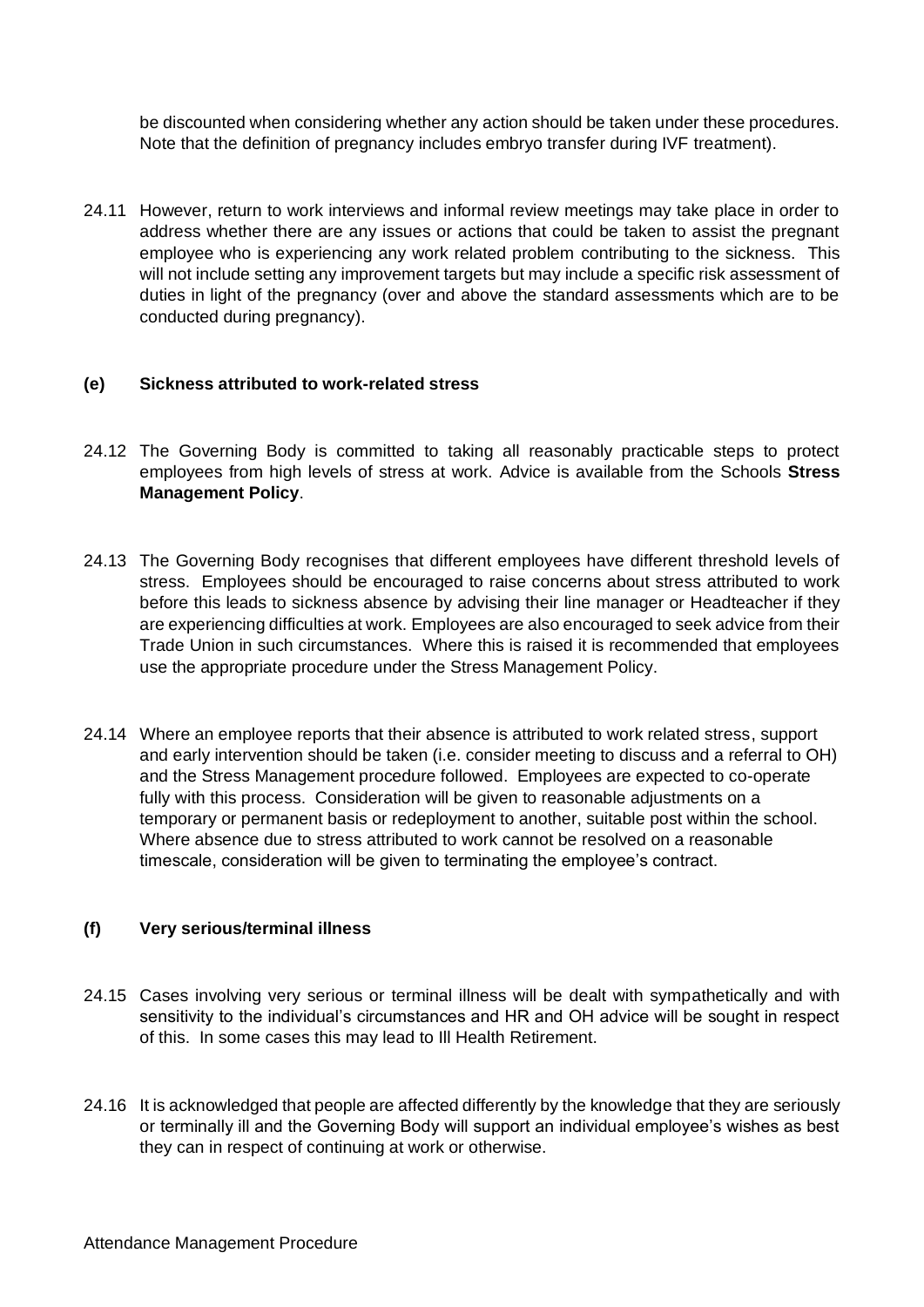24.17 Please refer to the Attendance Management Toolkit for further guidance on instances of very serious or terminal illness.

## **(g) Ill health that does not lead to absence from work**

- 24.18 There may be occasions where an employee is suffering from ill health but is not absent from work. If the employee believes that their ill health is having an impact on their ability to undertake their job they should raise this with the Headteacher / line manager as soon as possible. The Headteacher / line manager will discuss the matter confidentially with the employee and decide whether any additional support, such as adjustments to the role or a temporary reduction in hours, can be provided in order to help them to fulfil their contract. Depending on the circumstances, advice may be sought from Occupational Health.
- 24.19 If the Headteacher / line manager has concerns about an employee's ability to do their job because of health issues, even though the employee may be at work, the Headteacher should raise those concerns with the individual and consider making a referral to Occupational Health as a supportive measure.

## **(h) Cosmetic Surgery**

24.20 Where plastic surgery / cosmetic surgery is certified by a doctor / consultant indicating that the surgery is essential to the employee's health / wellbeing, the employee will receive occupational / statutory sick pay during their absence. If, however, the surgery is to be carried out without such certification and absence from work is required, then the employee must make arrangements for the procedure and recovery time to take place outside of school time.

## **(i) IVF Treatment**

- 24.21 Reasonable time off will be considered for employees undertaking fertility treatment. This may include time off for tests, appointments and operations. There is no requirement for such time off to be paid. It is recommended that agreement is reached between the school and the employee on how absence will be managed. Advice is available from HR.
- 24.22 The definition of pregnancy includes embryo transfer during IVF treatment.